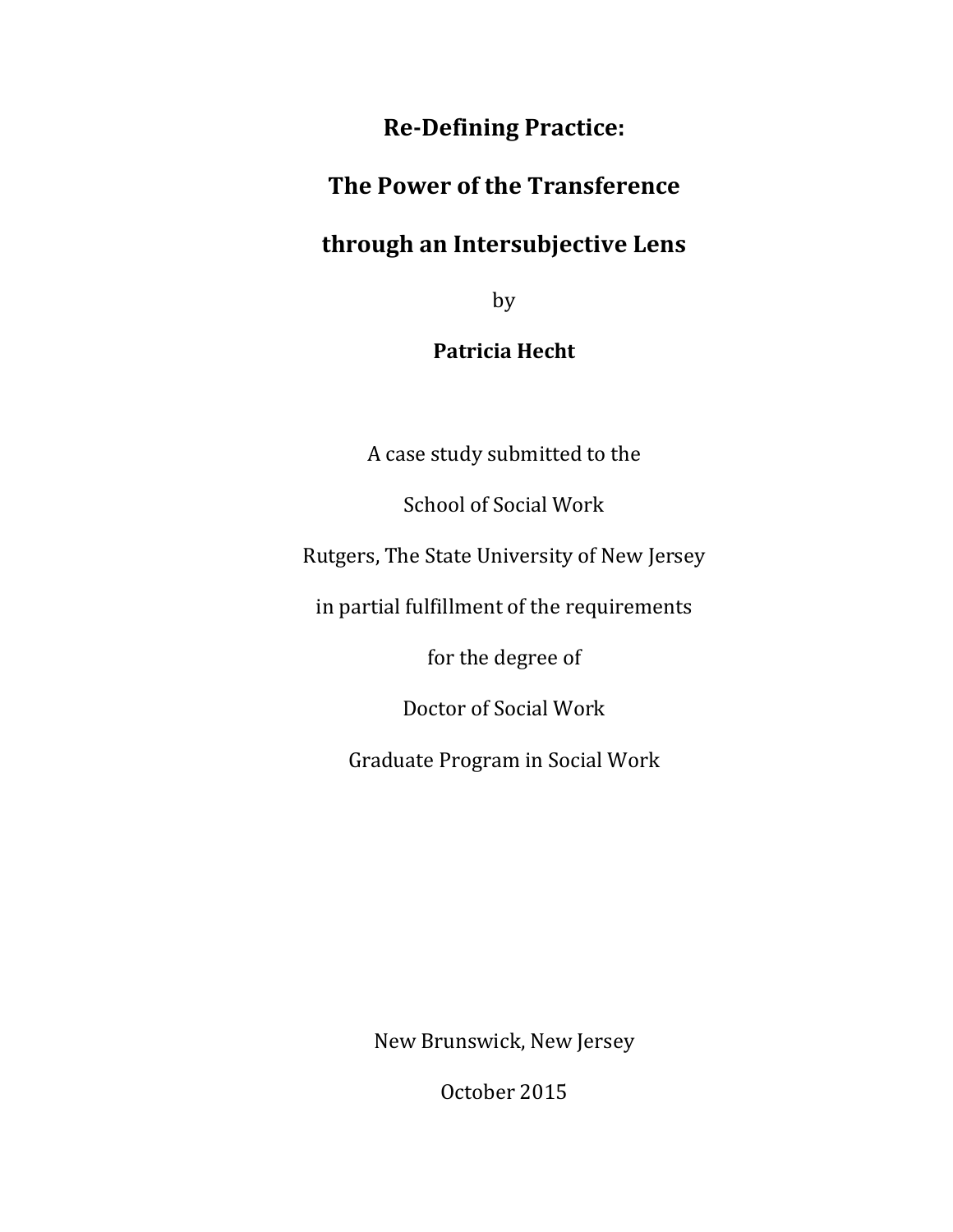#### **Re-Defining Practice: The Power of the Transference through an Intersubjective Lens**

Patricia Hecht

### Abstract

This case study chronicles the five-year therapy of a woman struggling with post-stroke limitations. It illustrates not only the necessary grief work but also the development of the positive transference. The transference is interpreted less from a classical perspective and more from the intersubjective lens, allowing a mutual close connection to further fuel the transformation. The case study demonstrates how intimacies are managed in the treatment room, how the patient's mind is open to new possibilities, and how phenomenological listening and psychoanalytic training all help to prepare the therapist to use the transference to affect change. The re-definition of practice for a classically trained analyst is illustrative of the transformation for the therapist, maintaining a professional use of self while intensifying the complexities and intimacy of the work.

*\*Informed Consent: Informed consent was obtained from the individual participant included in the case study.*

My relationship with Susan began with a phone call. The voicemail was barely intelligible. I played it over and over again trying to decipher what she was asking through her tears. The voice-activated machine kept cutting her off, not wanting to recognize her choked cries as an attempt to speak. The sounds coming from her throat seemed to frighten her. "I've had a stroke, I can't stop crying and my doctor sent me to you," is what I finally made out. She seemed determined to consummate her plea no matter how many times the machine fought her. "Determined" would be one of many words I would come to use to describe Susan as I learned more about her. Determined, persistent, perfectionistic, and ultimately inspirational.

After settling into our very first session together within days of that phone call, Susan defined her goals with me. "I want to come to terms", she said, sobbing, not able to finish her thought. What she meant was she wanted to come to terms with the destruction of the body she had known and counted on for six decades. Susan had suffered a right hemispheric stroke a year before. It was attributed to her underlying atrial fibrillation, a very rapid irregular muscle contraction in the heart. The neuropsychological consultant described a "sad wheelchair bound woman" and recommended speech and occupational therapies; strangely enough, given Susan's identification as "sad," psychotherapy was not recommended. It was her internist who later suggested that she speak with someone.

Susan wore "granny" glasses and walked with a limp when she came into my office five years ago. A short neatly dressed woman in her mid-sixties, she wore her long grey hair loose to her back. She carried a heavy knapsack over both shoulders and with the agility of a contortionist flipped it to the front of her body, unzipped it with her teeth, and removed a spiral notebook. Her left arm hung at a ninety-degree angle to her body, stiff with a closed fist. She pried open the fingers one by one but they didn't stay. She seemed to want her left hand to look more like the right and was annoyed at these fingers that couldn't and wouldn't cooperate. She handed me test reports and began to cry. Through tears she said, "I'm a perfectionist, and I can't use my left hand at all. Part of my brain that was killed by the stroke controls my arm." At this point Susan was sobbing. The depth of her sadness was palpable. Neither of us was breathing and the walls of the office seemed to engulf us both as we sat with her sorrow. She took a deep breath and continued. "My husband and I used to take long walks together at our farm, and now I'm not able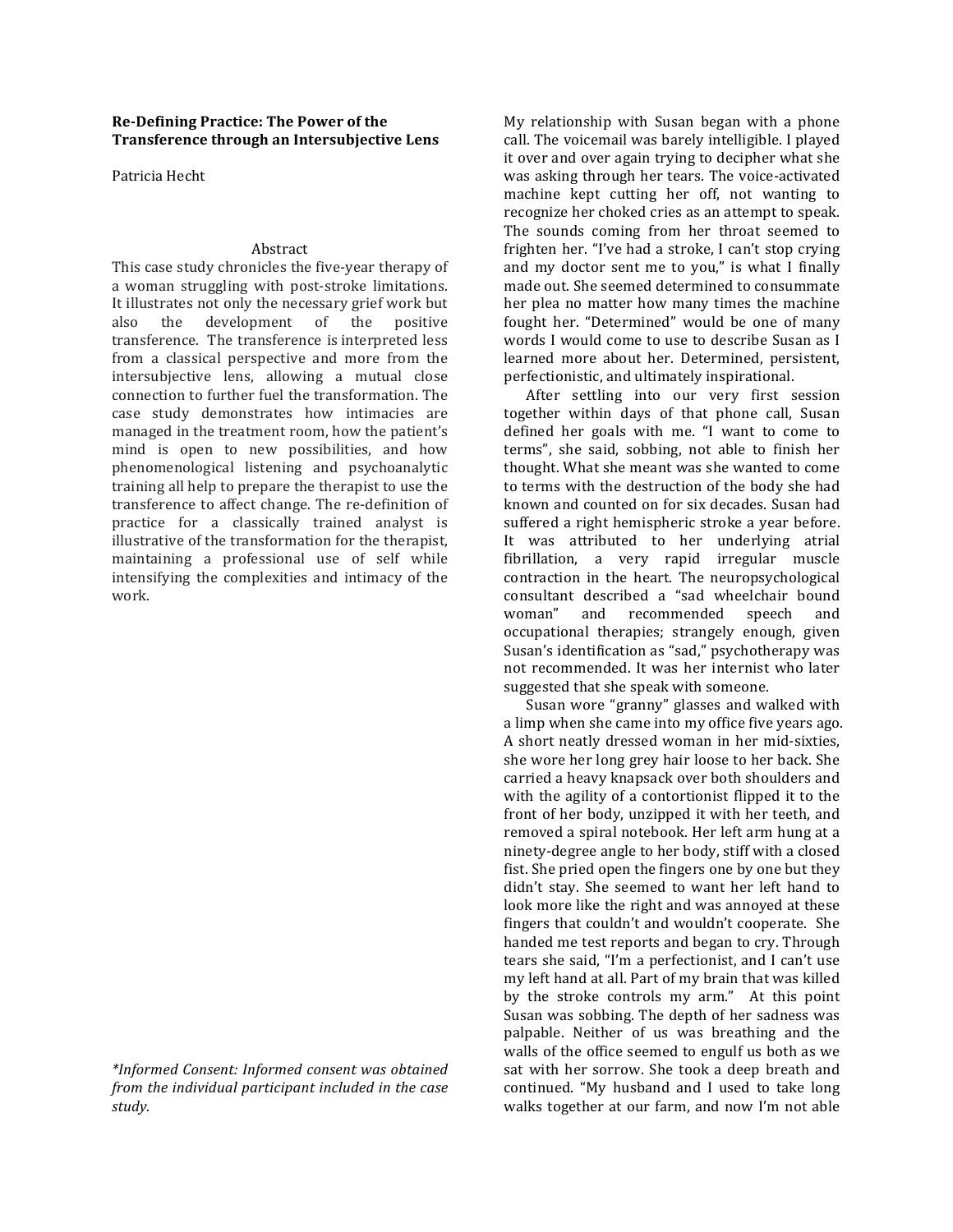to keep up with him." Tears streaked Susan's face as she continued, this time emphatically and with anger, "I'm so dependent on him, and I don't like it. I don't like myself anymore. Before the stroke I was fine. I haven't been happy since. I have to come to terms with all the things I cannot do."

Often patients, who, like Susan, have had a severely emotionally and physically challenging experience, enter treatment with a hope that the therapist will help them find a way through it. In some cases there are bodily assaults such as rape. birth disfigurements, or accidents. In others there are secrets that have been kept for years, even decades. Often these physical and psychic assaults have been hidden, from others and, frequently from the patients themselves. These are the patients who break our hearts, who make us think more deeply and engage more fully. We watch them struggle to accept what can feel so unacceptable. For Susan it was the stroke that altered her life. For Fran it was the unexpected death of her husband at age forty-six that left her with three small children to raise on her own. For Doug it was living since childhood with a congenital deformity that left his chest sunken in and his self-esteem hollowed-out. The list of assaults goes on and on.

My years doing this work have led me to believe that the intimate connection that develops in the treatment room and the ensuing transference is what helps patients to find a never- before- accessed source of vulnerability; that in turn leads to acceptance, to embracing the truth of their psychic or physical wounds and ultimately to freedom from torment. I came to see how my listening to their suffering without the limits of classical "neutrality" was essential to helping my patients make sense of random and traumatic events. Over time I realized that more actively accompanying patients back inside their fears allowed for a more fluid exchange. Allowing the energy that "co-created" (Ogden, The Analytic Third, 1994) by the two of us, the patient and me. helped move the work from a place of despair to a place of hope.

How we connect is an art form. We therapists are the artists in the room. Together with the patient we make alterations to the old normal to make way for the new. Stolorow, Brandchaft, and Atwood (1994) speak of "the foundation of treatment being the safety of the therapeutic relationship." And Jody Davies (2002) says, "We must be able to fully occupy the space that is constructed between us and the patient" (Davies, 2012). As clinicians, we use ourselves to create that space of safety through ambience, attunement, relatedness, tone, affect, and voice. Then we reside together with the patient in that space and begin to bring the patient's experience to light.

Not all patients can go the distance. It is with the ones who can, the ones brave enough to slog through the pain, that the relationship and attachment in the intimate therapeutic dyad have the most impact. Patients who dare to journey back to the scene of their trauma and then back again through a reconstructed narrative allow us to accompany them as they travel through the years of distortions that have been built around coping with their wounds. These are the patients who allow us to come with them to their black holes, to their individual Bermuda triangles, to peer with them into what has been an abyss, these are the patients I have transference with, the ones who go the distance.

Brian Bird describes transference as a "universal mental function, which may well be the basis of all human relationships." He agrees with those who believe that "analysts themselves regularly develop transference reactions to their patients, and that these reactions play an essential role in the analytic process." (Bird, 1972, Ibid). The exposing of trauma and the move from anguish to acceptance is fueled primarily by the relationship in the treatment room. As therapists we have a privileged position with patients, and if we navigate this with compassion and care something powerful and intense comes out of the experience.

Susan's disabling injuries demanded that I rethink the conventional posture in the office. Accompanying her on her journey forward from the stroke represents for me what Leslie Jamison in her newly published collection of essays on empathy describes as "a kind of travel where you enter another person's pain as you'd enter another country, through immigration and customs, border crossing by way of query: What grows where you are? What are the laws? What animals graze there?" (Jamison, 2014).

Pain seeks us out in our profession and how we connect and respond to it can be a predictor for our patient's progress. Susan is hardly the only one of my patients who chose to stare down their terrors, to understand how they have been defined by their histories, to explore their conflicts and ambiguities, and to join with me as witness to that understanding. They pursued, often heroically, that relationship with me despite the risks posed by changing the narratives they had grown used to. They all understood full well that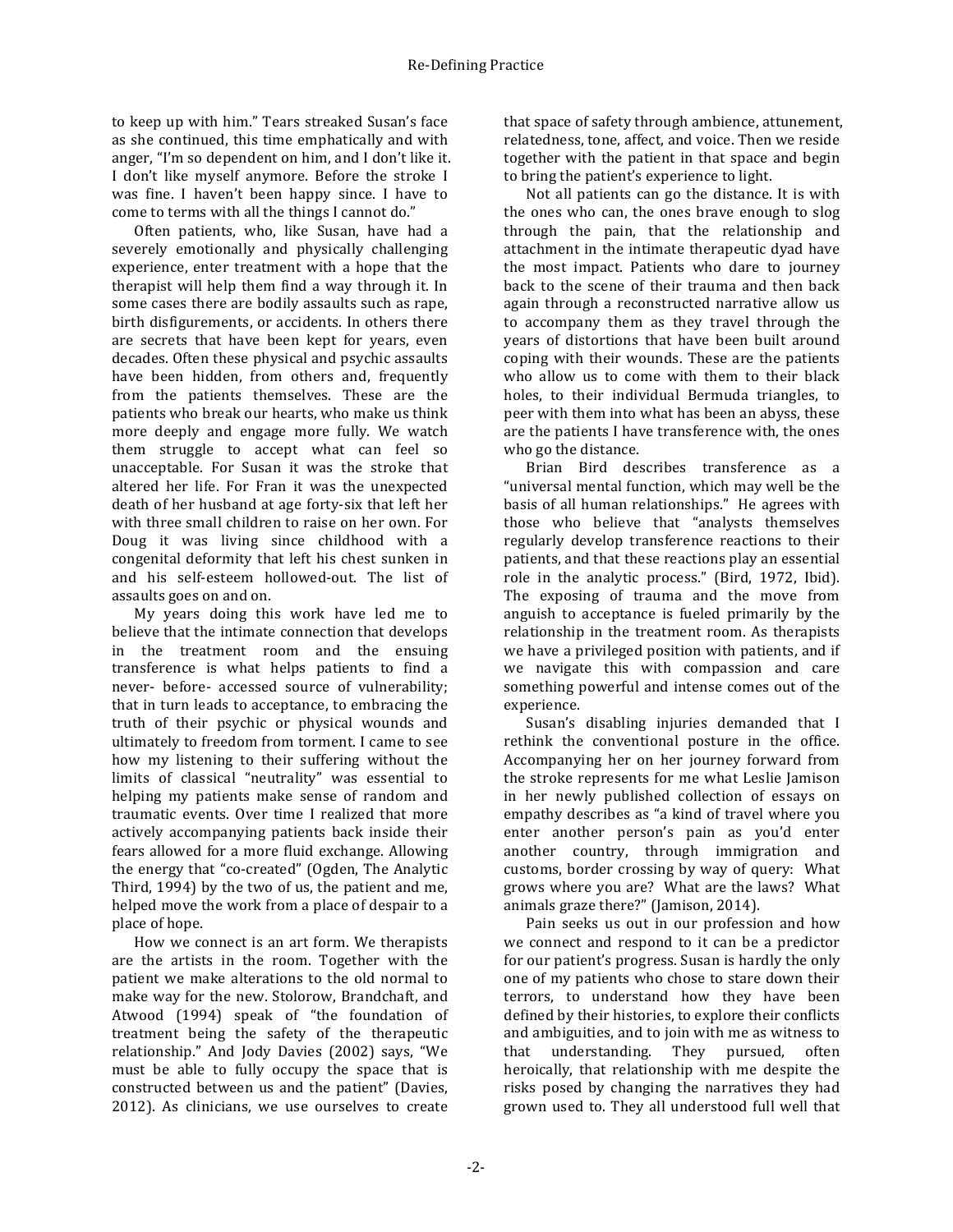uprooting their comfortable discomfort would be destabilizing and that examination could juggle all the pieces that they had so carefully merged together to hide a loss.

This is where the relationship with the analyst becomes paramount. We are two people joined together to breed identity out of illness. This connection and the bond between us forms the alliance that becomes both the real and the transference relationship. Patients are able to achieve resolution through initially building meaning in the relationship with the therapist and then carrying that experience with them into their world. As one who has been on both sides of the analytic couch and dug deep into the well of feelings, I stand in awe of those who follow in similar tracks. Being able to do this work is "a product NOT just of the patient alone, but the patient-analyst system. It is the 'fit' between what the patient most needs to be understood and what the analyst is capable of understanding" (Bird, 1972).

Both Jessica Benjamin and Darlene Ehrenberg address issues of how best to use ourselves to help our patients. Ehrenberg (2010) explores the history of the original split between what she calls "'intellectual freedom" and "orthodoxy'" in psychoanalysis and discusses the implications of its persistence today. She quotes from Arnold Cooper's 1982 presidential address to the American Psychoanalytic Association:

Where Freud's concern with analytic identity helped advance the early cause of analysis, an excessive concern with protection of its boundaries may retard our future development...We will most benefit from our current scientific debate if we pursue boldly the implications of our differences. It would be astonishing, and disturbing, if the psychoanalytic situation and the psychoanalytic technique we devised more than a century ago were never to develop further. (Ehrenberg, 2010)

Freud was our pioneer but technique and our culture have changed over time. However, as our years in practice unfold it is our challenge, in fact, our duty as clinicians to identify the therapeutic actions that work best for each of us and each of our patients considering the culture and century of our time. If we don't rise to this challenge our work grows stale and unexamined. It is understandable that as analytic students in training we feel safe under the mentorship and

tutelage of our teachers and supervisors, but like the child who grows and separates we must become critical thinkers for our patients and ourselves.

Benjamin (2010) identifies old views of neutrality and the "blank screen". She goes on to describe her intersubjective view that "from the beginning of life we depend on creating patterns of mutual regulation and recognition with the other in order to develop." She cites Beebe and Lachmann's infant research from 2002 in recognizing that "the analyst's participation goes hand in hand with recognizing the patient's efforts at repair and contributes to growth and a sense of agency" (Benjamin, 2010). It is just this recognition that caused me to question the wisdom of adhering to the neutral, detached approach with traumatized patients like Susan. Her unique physical, cognitive, and emotional challenges made a classical analytic approach seem not only unwarranted but also disempowering and potentially rejecting.

In our early sessions Susan described the circumstances of her stroke in great detail. She had crashed to the kitchen floor while her husband was away on a business trip. It was Tuesday and she wasn't found until Thursday. On the floor screaming for help Susan was breathless with exhaustion. She understood what had happened to her and knew that she was still alive; she hadn't lost consciousness and needed to get help immediately. Susan knew that treatment within the first few hours after a stroke was crucial to recovery, but help was not to come: her voice was too weak to be heard and her body was too weak to crawl. Moreover, she was hungry and thirsty. There were apples from the family farm on the kitchen table, but she could not reach them. One side of her wasn't moving. Susan eyed the phone on the kitchen wall but reaching that was also impossible. She had no strength to lift herself, and she collapsed in exhaustion, falling asleep. When she awoke, she had no concept of day or night or time. The kitchen was in the interior of the apartment, windowless. In my office, Susan reflected: "I think I lost a day. I can't really remember. But I do remember feeling wet and realizing even my hair was soaked in my own urine probably from my slithering like a snake on the kitchen floor looking for light, for some opening where someone might be able to hear me."

Susan spent nearly a year in hospitals and rehab facilities. Her "job," as she described it, was to get back on her feet and return home. She accomplished both but still had to live with the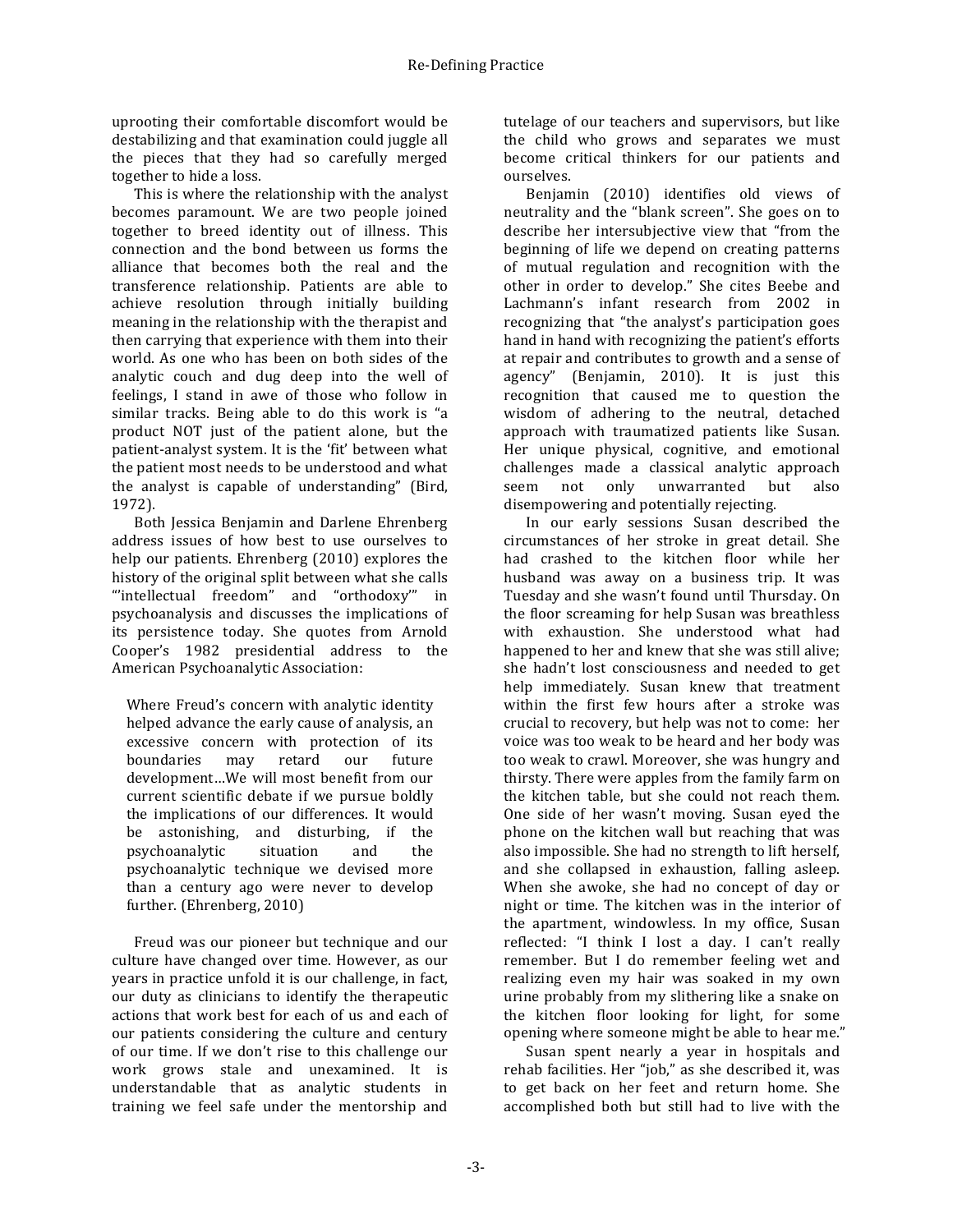reality that she had a stroke and with its ravages on her body: her left arm was useless, her left leg often locked at the knee and swung out and around making her gait slow and walking difficult. At home she was alone with her losses, no longer distracted by the clanging of the medication carts in the hallways and the bustling of the rehab workers collecting their charges for another day of working their muscles. She spent many of our early sessions describing her hours alone at home, thinking, thinking about how she might have prevented this stroke, waiting for her husband to come to stretch her crooked leg, thinking even more about what she had done wrong and then eventually fully inhabiting the neighborhood of self-blame.

"I blame myself you know. I knew my pulse was rapid and that I was in A-Fib. I should've stayed on the Coumadin (a blood thinner). I set myself up for this. I should've known better. I remember feeling dizzy and tired and nauseous while cross country skiing one day up at the farm before the stroke. The cardiologist had found my A-Fib and Mitral Valve Prolapse did an ECG then and concluded I was not at high risk for a stroke."

"What made him think that?" I asked.

"Well," Susan said, "I didn't have diabetes or high blood pressure."

"So he was mistaken?" I asked.

"Yes, but I wanted to believe him because I wanted to keep skiing. If I fell and I was on Coumadin I could bleed internally so I didn't really want to take it. I had been off of the Coumadin for at least a year since I had been told that I didn't fit the profile for being at risk for a stroke. I wasn't in any rush to go back on. But the doctor should have insisted. He wasn't paying attention. But in the end I know I'm in charge of my own health and I knew how I was feeling. I should've insisted on the Coumadin."

"So, you blame yourself?" I asked.

"I'll never forgive myself. I could've prevented this."

I commented on how sure she seemed that the Coumadin was a foolproof guarantee to prevent the stroke. "You sound so convinced that Coumadin would've left no room for error, a guarantee against a stroke."

"I have to get over it and just accept it", she said, with a sigh of resignation.

"No", I said, "You don't have to get over it, but we do have to get through it and understand why you pass such harsh judgments on yourself. You speak about this as if you can control things that actually can't always be controlled, like having a

stroke. You didn't fit the profile, but yet you had a stroke anyway."

For six decades Susan had lulled herself into believing that she had control over her life. She had decided whom she wanted to marry against her parents' wishes, where she would go to school, live, how to raise her children and how to control her work environment. The thought that she might not have had control over the stroke and that there might be times going forward when she would have to let go of the idea of having control was anathema to her. I was left with the question of how to help Susan embrace what felt so unembraceable. 

I knew that somewhere in the answer was the prospect of our joining forces to stare down her fears. The "blank screen" stance I had learned as a student and practiced religiously for years would be injurious to someone like Susan who had experienced such a traumatic physical and emotional assault. Susan needed to experience me as fully present and hitting all the right notes if she was to address her fears of not fully recovering, of having another stroke, of dying. The safety and reassurance of our connection would be crucial for her to absorb and make sense of her fears. Together we could tease out distortion from reality, fiction from fact; as a unit we could be witness to her integrating this new information and moving forward with it toward what Groopman calls "true hope"(Groopman, 2004, p. 210). I had visited these psychic places before with traumatized patients who relied on the attachment in the relationship and the safety in the treatment room to be able to go on. The trepidation and delicateness of facing the disordered psychic state can be not only terrifying but also lonely. Having the therapist there breathing with you through the overwhelming sense of apprehension can make the difference between turning back and proceeding with caution. 

Susan suffered by refusing to accept the reality and the pain for what they were and for insisting that she could have and would have control in the future. A spiritual person might label this struggle as needing to "let go," a cognitive therapist would call it finding radical acceptance, and an analytic therapist would work through the grief and necessary defenses put in place to cope with an assault. Regardless of the approach, the goals are similar: to grieve what was and accept a new normal. Best -seller lists are flooded with memoirs written by survivors of traumatic injuries, both physical and psychic. These books describe the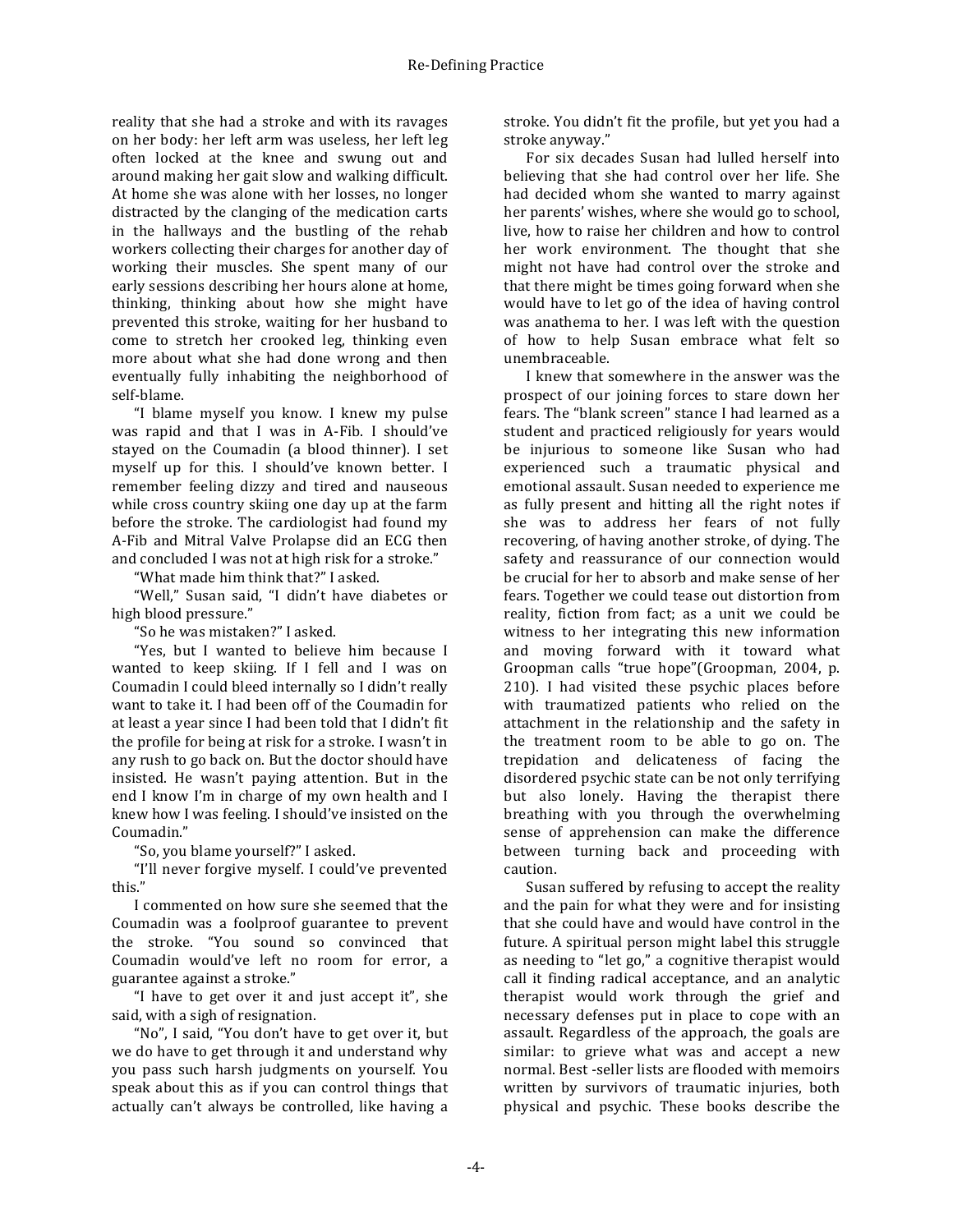mountainous climb to the new normal. In On Grief and *Grieving* (2005), Kubler-Ross describes finding the meaning of grief through the stages of loss. Though it is written with the loss of a loved one in mind it is easily translatable into a loss of any kind-loss of function, of health, of abilities. Kubler-Ross makes clear that acceptance should not be "confused with being all right with what has happened. This is not the case. Most people don't ever feel okay about the loss. The stage of acceptance is about accepting the reality and recognizing that this new reality is the permanent reality. We might never like it but eventually we accept it. It is the new norm" (Kubler-Ross and Kessler, 2005). So, as clinicians, how do we do this work? Painstakingly, through hours of sitting with, listening to, and caring about the person sitting or lying in front of us. The passage can be a long hard road until the tectonic plates shift.

Though Susan claimed to want to "come to terms" with the stroke having been out of her control, the psychic pull toward what "used to be" kept her in tears for months. She would steel herself in our early sessions, feign a state of emotional stability and try to imagine a different life, life before the stroke. I watched her trying so hard to appear cooperative in our sessions as she spoke about her work life, the admiration she enjoyed from coworkers for her personal integrity even as she was producing at a much slower pace. Yet, her truth at those moments was elsewhere. Her truth was in the hope that all would return to how it was before the stroke. Though she never said this explicitly, she conveyed it when describing her husband's resistance to making any changes in the country house (the farm) they shared: there were no steps or railings at the entrance to the farmhouse, just a big rock, often snow -covered in the wintertime, with nothing to hold onto: the stairs to the second floor of the house were steep, and also without railings. Susan insisted none of it was really a problem. "I hold onto the wall when I go upstairs to bed," she would say. Her defense against showing her own fear was her cooperation with her husband's hope for her. Her dread was that in fact nothing would ever be the same. Steve Mitchell addressed aspects of this dilemma in his book *Hope and Dread in Psychoanalysis* (1993). Mitchell highlights the intrapersonal negotiations patients make with themselves in order to hold onto the hope and fend off the dread. Susan's defense of pseudocooperation always ended in collapse, and her dread of not having control, of having another stroke, would reduce her to tears. Fairly early on

her reactions guided me toward realizing that our beginning work was in exploring and grieving life before the stroke.

When Susan started therapy with me she was in her mid-sixties, a former biochemist, now working full-time as a medical writer for a large pharmaceutical company. She and her husband Jay, a successful architect and city planner, had met in college, raised two sons, and were now enjoying their three grandchildren, two of whom were born during the course of our therapy. They had been married for over forty years and had found a sense of harmony in their lives and mutual careers. Both were fiercely independent, but shared long-standing friendships together. They retreated on weekends to their one hundred acre farm where, before the stroke, they enjoyed taking long walks and cross-country skiing together.

Susan, unable to engage in these pleasures now, threw herself full force into her work. But it quickly became clear that she could not maintain a full-time schedule, even given the option of working from home, and also keep up her outpatient rehab. The strain of trying to manage everything eventually took its toll, and within months of our starting to work together her company offered her a retirement package. "There's nothing human about human resources, Susan said. "They're like the stroke, they just come in and take stuff away from you."

Work had always been central to Susan's identity, and because there was no formal acknowledgment of her retirement, she felt discarded at a time when she most needed recognition. She spent many sessions talking about her personal integrity and her fear that her coworkers would feel abandoned by her. "I can't leave work with projects unfinished," she would say. "I am what I do." During these sessions, I suggested to her that she too was feeling abandoned, given up on, deserted by employers toward whom she had been so loyal for more than thirty vears. Susan worried about going on away from a vital source of her healthy sense of selfyet another loss, and one she could ill afford.

I grabbed every opportunity to explore feelings with her, especially when I encountered no resistance. I would introduce her to the world of dialogue about them, knowing she would need that repertoire when she was ready to take on the looming issue of the stroke and how her body had betrayed her. But first she shared having stuttered as a child, bitten her nails, and compulsively picked at her scalp, all due to her enormous anxiety about performance. We were able to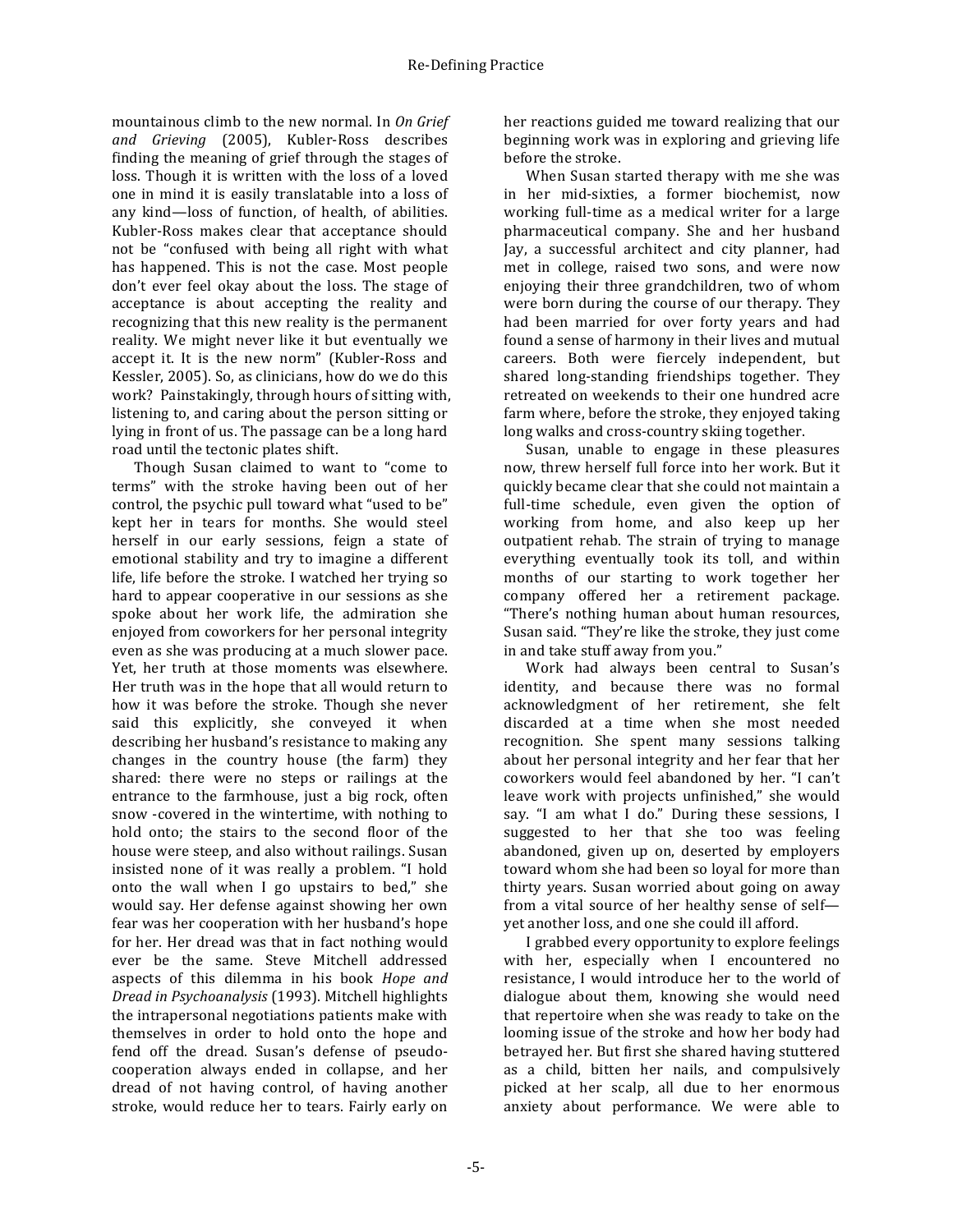connect that anxiety to her fears about having no one now to perform for at work and about all the gratification that would be lost to her. We came up with a plan for Susan to request both an exit interview and a retirement party for herself. She composed a group email to her colleagues announcing her retirement and collected their responses to secure her reputation in her own mind and provide her with tangible evidence she could revisit on those days when her sense of value would plummet. Exploring all the feelings around retirement was her first foray into the language of feelings and the multitude of ideas that could co-exist. She began to see an advantage to our talking through difficult feelings even though doing so reduced her to tears. The world of was unknown to her and furthermore, frightened her.

Around this time Susan shared a gift with me, a book that one of her colleagues had sent to her while she was recovering in the nursing home. My Stroke of *Insight*, *A Brain Scientist's Personal Journey* (2006), Dr. Jill Bolte Taylor's moving and intimate documentation of her own severe brain hemorrhage, her recovery, and her celebration of the resiliency of the human brain. Dr. Taylor, a neuroscientist at Harvard, repeatedly lets us know that her book is "not really about a stroke;" the stroke was the traumatic event that brought about the insight. It is ultimately about her brain's journey into her right hemisphere's consciousness where she became enveloped in a deep inner peace. Taylor writes, "One of the greatest blessings I received as a result of this hemorrhage is that I had the chance to rejuvenate and strengthen my neurocircuits of inner joy. Thanks to the stroke I have become free to explore the world again with childlike curiosity" (Taylor, 2006). 

This book became the bible for Susan and me early in our work together. Susan was inspired by Dr. Taylor's journey on the long road to recovery, as was I, and at moments when the waning of her own progress had her demoralized, the book gave both of us the courage to not travel to a place of despair. Susan identified with Dr. Taylor's newfound delight in the world around her and in relationships. Relationships other than those with her husband, sons and mother had always been secondary for Susan. Work was primary. But now this was changing. She was moved by the devotion of her family and friends through the hard first year after the stroke, and even more important she was realizing she needed others to survive, both physically and emotionally. In sessions she

would describe a lovely evening out with another couple or a lunch with an old friend and how their conversations had shifted to both a more personal and deeper place. "I can thank my stroke for this!" Susan would add. I was secretly joyful. I knew she would need solid substitutes for what had been lost with the stroke and deeper connections were a serious contender. Susan was thrilled by the closer friendships she built on the frankness of discussions with her friends, her family and me, much as they exposed her sensitivities and often made her feel vulnerable and tearful.

"But Pat, that's not the only time I cry," Susan said. "I cried the other day when I sent a fruit basket for the holidays to my daughters-in-laws' parents. I wrote notes to both sets of parents saying how sorry I was that we couldn't all be together for the holidays because we all live so far from one another. I did this all online and I could hardly see the message I was typing through my tears. Now what's that about?"

"It's about connection, Susan," I said. "It's about how moved you are when you connect to people. It's about your feelings being more accessible to you now."

During our next session, two days later, Susan declared, "so you were right. It IS connectedness. Today coming here on the subway someone smiled at me while we were both watching someone nodding off onto the shoulder of a complete stranger. I smiled back at him and then felt like crying. It was funny of course but I loved laughing with another person and connecting!  $\overline{I}$ also cry when people try to help me on the subway, not just because I don't like being helpless, but because I'm moved that they care. I remember when I first came home from the nursing home and I had an aide who was helping me walk in the neighborhood. A friend came up when she saw me and put her arms around me to welcome me back. I cried then, too."

"Yes, because you felt so connected and cared for."

"Pat, remember when I first came to you, I was so troubled by not understanding why I was crying so much since the stroke—I know strokes make people labile, but this didn't feel like just that," Susan said. "I understand it all now. I cry for other reasons, too, but certainly one of them is feeling all the connection from people since the stroke. Sometimes it makes me smile, it's just such a fine line."

In her book *Narrative Medicine* (2006), Rita Charon writes of the analyst as being in a unique position to listen in a way that many have never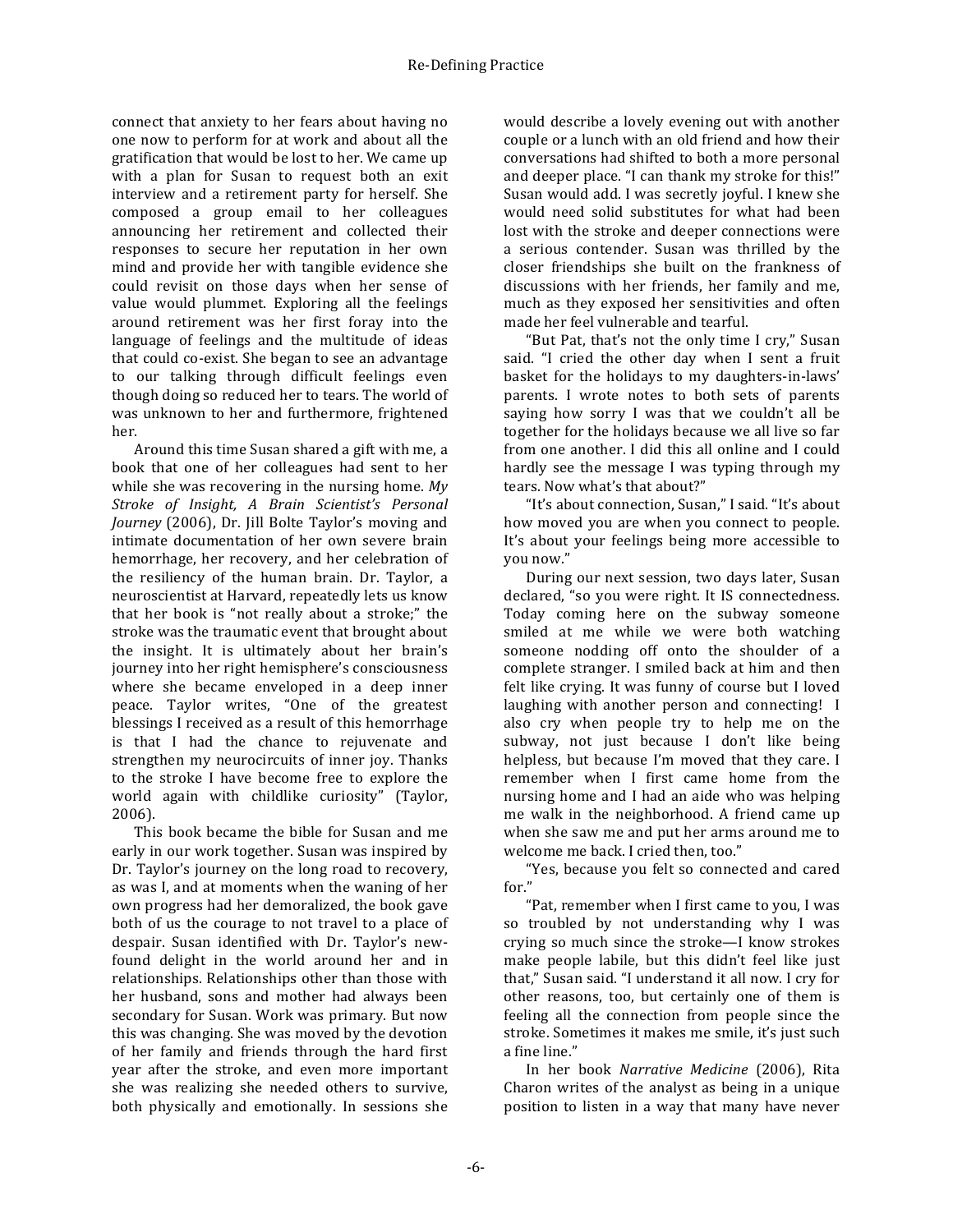been listened to before. We must honor that position as it allows us to know patients in a fuller way as we help and encourage them to develop their own narrative: "Reorienting our clinical practice toward the possibility of bearing witness to our patients' suffering requires training and skill in listening to patients' self-narratives. Not only receiving an account of trauma but also allowing the teller to see beyond it may be required for healing" (p.181). Charon quotes from Dominick La Capra and Claude Lanzmann who interviewed victims of the Holocaust and reminds us that,

The tendency for a given subject-position to overwhelm the self and become a total identity becomes pronounced in trauma, and a victim's recovery may itself depend on the attempt to reconstruct the self as more than a victim. Our practice must incorporate a shared effort to envision with the patient a future beyond trauma, realizing how critical are our narrative skills for our witnessing practice. We may be on the threshold of a more muscular clinical practice having made this turn toward witnessing, sharpening our understanding of empathy or compassion to include within it the respectful, disorienting, and emotional experience of the otherness of the other person. (p. 181)

Working intersubjectively incorporates the understanding of the "other" in the room. We need to understand the process of therapeutic change through not simply the role of cognitive insight but also the role of "affective attachment" (Stolorow, 1994). Within affective attachment arises the transference. Both Gill (1982, 1984) and Schwaber (1986) affirm that attention must be paid "to the analyst's contribution to the transference… because this is what can bring about a deepening of the analytic process in both its here-and-now and genetic reconstructive dimensions." Stolorow, in The Intersubjective *Perspective* (1994), speaks of the power of new relational experiences with the analyst, what long ago social workers called the "corrective emotional experience." The hope is that patients will use this "reciprocal mutual interaction," this intersubjective transference experience, to reorganize their historical convictions and correct the distortions and ideas they have lived under for years, often decades. Removing distortions and faulty convictions is removing obstacles to change. Atwood, Stolorow and Orange (1997) echo the

developmental context that the child organizes his principles and experiences of affect around the original child-caregiver system and then "acquires the unconscious conviction that unmet developmental yearnings and reactive feeling states are manifestations of.... badness" (p. 80)

Susan was raised by a highly critical and perfectionistic mother, and a father who, though busy tending to a large dental practice, always made time for his family. Susan developed convictions accordingly about what would be considered ideal and tolerable affect. Her affective states after the stroke did not fall into any ideal category—quite the contrary, in fact: her affect felt intolerable to her and she imagined it to be as intolerable to others. But in the presence of a therapist who not only encouraged her to express these feelings but also applauded their emergence in the sessions, Susan felt this all to be incongruent to her idea that basically feelings should be hidden.

From the beginning, my relationship with Susan had unique aspects. My office is in a duplex suite, down a full flight of steps to a waiting room and then another short flight to the office itself, not ideal for someone paralyzed on one side. "Oh, no worries," Susan said, when I wondered out loud how this was going to work for her. "It's great PT for me." Getting up and down stairs was one thing, but doing so while carrying a knapsack and heavy winter coat was surely another. I offered to carry her things while she navigated and that led to helping her with coat zippers and winter hats, which drew us physically close at the end of many sessions. In my mind, these were appropriate adaptations to Susan's disabilities; they no doubt had an impact on our connection, however. The transference was a strong one even without the physical proximity, but the contact was another playing field for the relationship to deepen.

Often when I bent down to secure the coat zipper I reminisced that I hadn't done this since my sons were little. Rather than focus on her helplessness, Susan took my remarks as opportunities to remember caring for her own two boys, zipping up their winter jackets. We bonded as mothers. We would chuckle when her long hair would get caught near the zipper or her arms had trouble finding the sleeves of the coat. She seemed to enjoy my tending to her, and I quite liked it as well. It became an end-of-the-session bonding time for us, and it was through this experience that I began to sense how deprived Susan had been of closeness and nurturing. It was the feeling that came with my help, the warmth,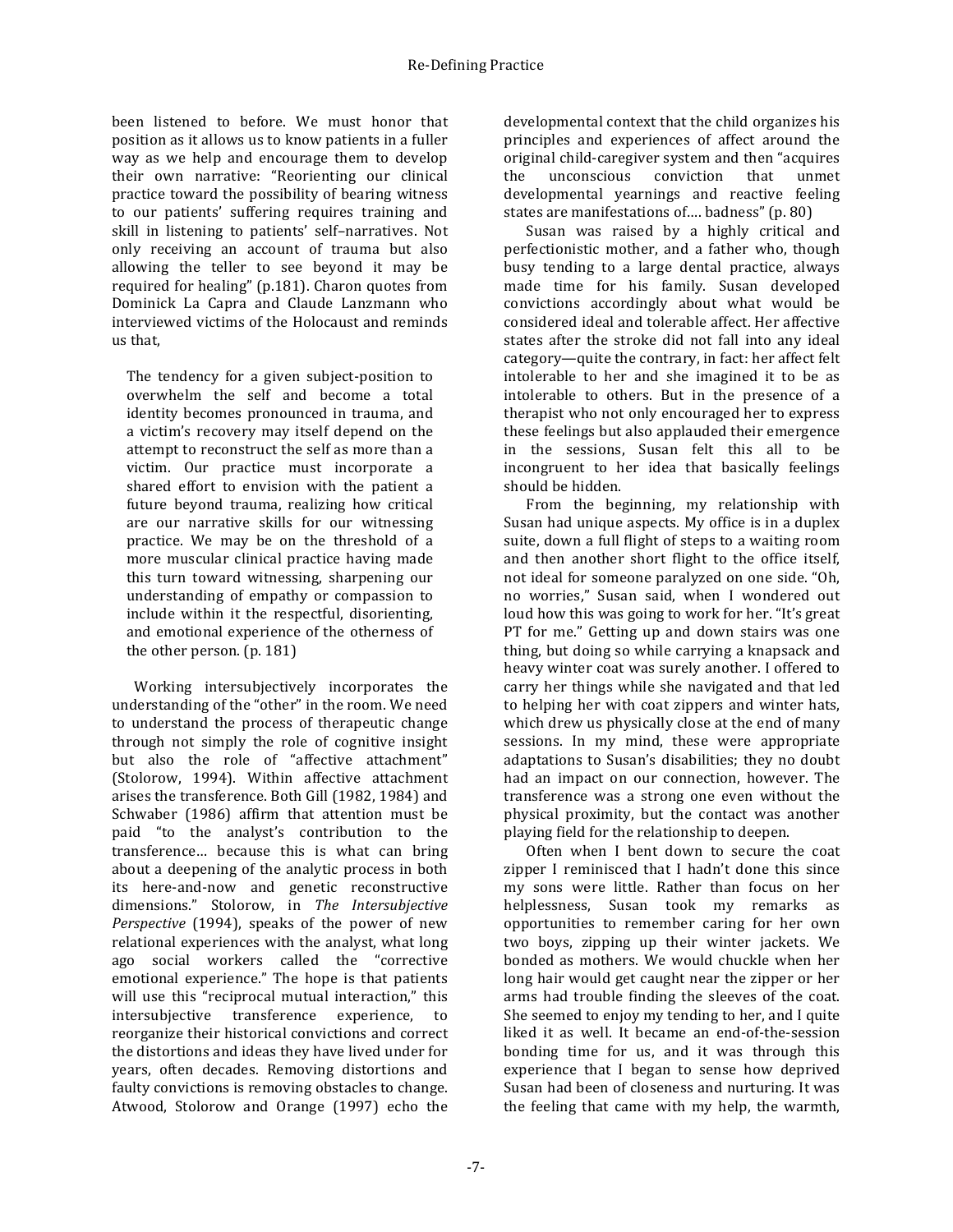the shared reminiscences, and the laughter, that enlivened her and touched me.

Susan coped with her inner critic and judge by making sure she left little room for criticism. We saw this in her diligence at work, the meticulous way she researched almost anything and her relentless investigation of treatment alternatives for her rehabilitation. It was her conviction that she was really on her own with no one to help her with her internal or external life. Susan had turned inward to her own mind to find a sense of safety away from the expected criticism. She sought out ideas she could control as a substitute for personal relationships, which she could not control. It was this that shifted through the treatment and more specifically through our relationship.

Many similarities between us became evident over the vears that I was witness to Susan's narrative, as we were reconstructing her post stroke self. Both of us were fiercely independent, absorbed with and committed to work, and caring for elderly and ailing parents. Both of us had raised two sons—and both of us loved to ski. My mother died, and, unbeknownst to me, Susan had read the obituary and made a donation to the suggested charity. She sent a sympathy card and seemed particularly gentle with me in sessions. She asked about my feelings of loss and I shared them. She worried that she would be devastated and unable to handle her own mother's death; going through my mourning period was a prelude to going through her own, a dress rehearsal. Four months later, during my summer vacation, her ninety-five year old mother died. I was gratified when she felt entitled enough to seek me out and reach for the connection she needed then.

Over time I could see that Susan was using the mini-laboratory that was our relationship in the treatment room as a way to model for herself friendship and intimacy. She began to have fun, not just with me but also by emailing friends personal notes, which she often brought into sessions for me to review with her before she sent them out, fearful that she was being inappropriate or might be crossing a personal boundary. On the Mother's Day after her own mother's death, she sent me an email from the farm wishing me a Happy Mother's Day:

You are more like a mother to me than my own mother was and I have learned so much that I hadn't known before. I knew I wanted a woman therapist and I chose you by instinct. You were away on vacation when I originally called but your message was kind and I liked that you left someone in charge while you were away. You're a mother with boundaries and sometimes those boundaries don't feel good but without them I'd worry that I was taking advantage of you.

The following winter I had an accident that altered the course of my work with Susan and others. I fell, the day of one of my twice -weekly sessions with her, fracturing every bone and tearing every ligament in my left ankle. On the cusp of being wheeled into the operating room to have five hours of reconstructive surgery, I realized that it was the exact time of my session with Susan and that she would be worried and waiting. I felt compelled to ask for a phone and call her personally rather than have her hear the news from a colleague. A flurry of emails and cards followed from her during the next several days wishing me a speedy recovery. What I didn't realize then was that I was now going to struggle with walking just as she did and would have to find compensatory ways to manage.

I hired a young, former football player to drive me to and from the office—to many patients he became known as my "hunk." His role included transporting my briefcase, crutches, and walker. I often imagined him effortlessly whisking Susan in and out of the office and up and down the stairs so I didn't have to watch her struggle each session. My ankle fracture was an obvious intrusion into everyone's treatment and required a week away from the office. On my return Susan greeted me with, "You're walking like me now! My husband said you did this to see what it felt like to have a bum leg. I'd hug you but then we'd both topple over!"

"Actually," I replied, "I do think I understand much better now what you struggle with every day. It's not easy."

"No, it's not. But you're like me Pat, you're determined.

I recognized her "twinning" with me and saw it as part of our positive connection.

"I am, I admitted, and real tired of going down my office steps on my backside."

The lightness of our exchange seemed to give Susan permission to begin talking about her recent road trip to Florida with her husband. All along the route they had stopped to visit old friends who had moved away. Susan used these opportunities to practice some of her new-found openness. She consciously and deliberately shared feelings about her stroke with those friends and was rewarded by them saying, "Oh Susan, you're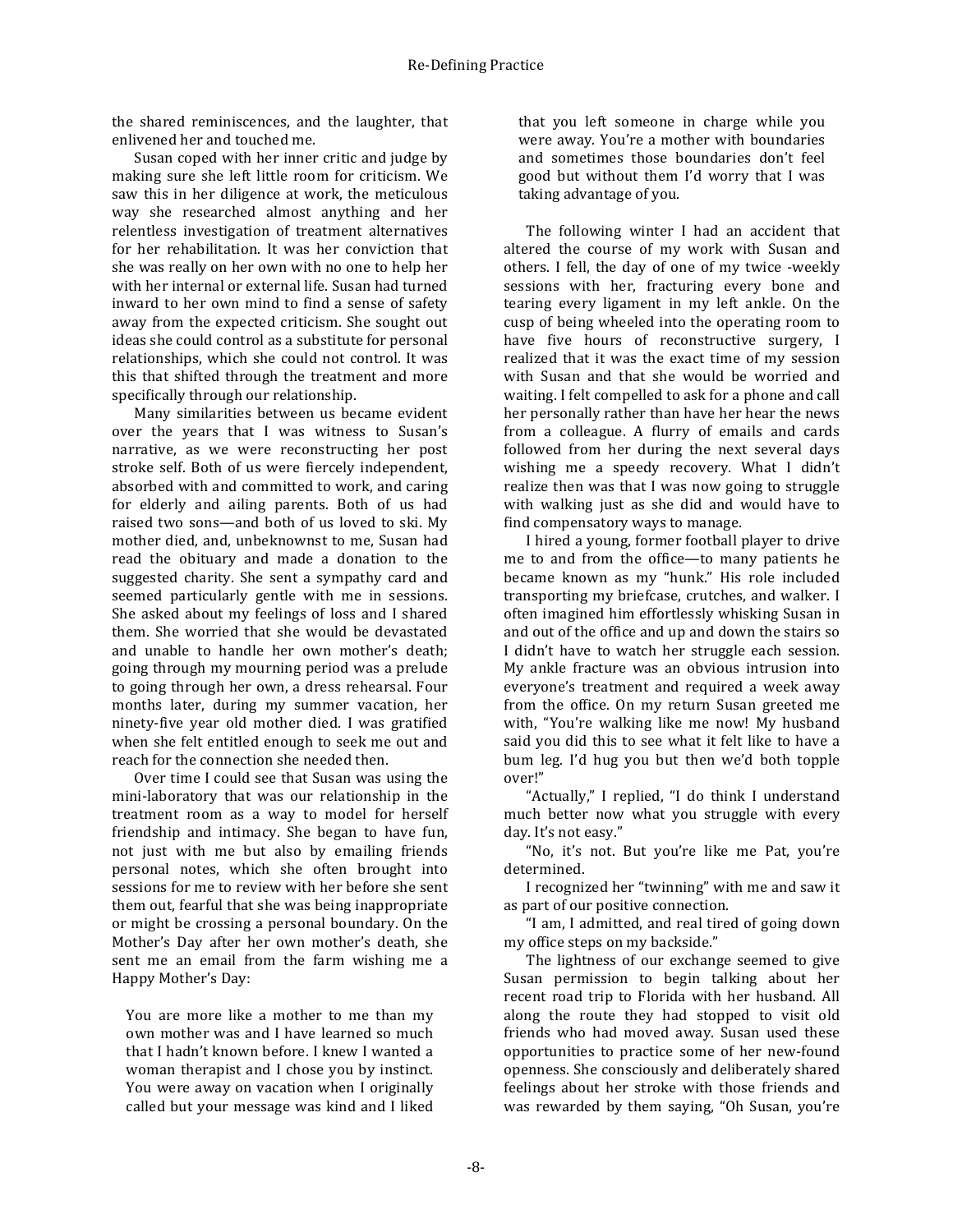just so much more than your stroke." She also shared feelings about her grandchildren living so far away, and the extra effort one needs to make to keep in touch and make the relationships central.

"Pat, this intimacy stuff deepens relationships so much more, it's great!" Susan said. "You know my husband thinks my attachment to you is silly, but then he doesn't understand how it helps me... he thinks I'm paying you to be my friend."

"You're not paying me to be your friend," I said. "We're working together so you can recognize how you feel and consequently how others might feel, so you can learn to be a friend, to yourself and to others. You integrate what we talk about and then you own it, and it's yours to keep. You carry it with you."

"I know," she said, "He's just jealous!"

Lacan, in his paper, *The Presence of the Analyst*, tells of a gift given to him on which is written, "The art of listening is almost as important as that of saying the right thing" (Lacan, 1973). How we listen is a non-verbal form of communication to the patient. It includes what feels at the same time to be the intangible, interpersonal, intersubjective experiences, and the quite tangible energy that flows between two people—the therapist and the patient. We are in fact "the therapy": in sessions we can "feel" the connection in the room, or not; it is through the feel of this connection that the work flows, that the dialogue begins. For Susan and me, the therapy embodied listening intently, both of us, but for very different reasons. I was listening to try to imagine what it must have been like for Susan to have had this stroke and what it must be like now to walk in its aftermath. Susan was listening for any signs of my disapproval and criticism. Darlene Ehrenberg's book The Intimate *Edge* (1992) includes a chapter on "Analytic Interaction Beyond Words," where Ehrenberg states that analysts "have not always fully appreciated the power of what goes on affectively between patient and analyst, the power of unconscious communication, and the degree of enactment and unconscious collusion that inevitably occurs in the analytic situation" (p. 14). This is what Ogden referred to as the "analytic third", the third subject, co-created in the room between therapist and patient, which takes on a life of its own (Ogden, 1994).

More than one hundred years ago, in his paper, The *Unconscious*, Freud wrote, "It is a very remarkable thing that the unconscious of one human being can react upon that of another, without passing through the conscious" (Freud, 1915). Modern-day infant research data supports

the corresponding idea of a primitive but powerful preverbal, affective, and unconscious form of communication. This is the energetic silence between two people that speaks volumes. Awareness of such interpersonal energy and intersubjective experience adds another dimension to the intrapsychic focus of traditional analysis. They need not be mutually exclusive. Ehrenberg moves from recognizing what is unspoken to recognizing the power of words, and writes:

Words can serve as barriers or bridges...they can be used to conceal or reveal, they can be weapons, camouflage, cries for help, gifts...used to seduce, amuse, amaze, charm, insult, penetrate, invade, betray, manipulate, hurt, shock, deceive, or distract. Being able to truly express oneself in words is a rare and special gift, and yet there are times when even with such a gift words are inadequate. (Ehrenberg, 1992, p. 14)

There was one of those times in Susan's therapy. Several vears into it, she became stuck in, and struck by, the person she had become. She railed against how altered she was from the stroke. In order to walk she had to think consciously of where she placed each foot and how she bent her knee to shift her gait. Food didn't taste the same and she could no longer run after her grandchildren and scoop them up into her arms. She was feeling angry and powerless. Her poststroke vision of herself that was incongruent with the self she had always inhabited. She had come face to face with the limits of her control and did not like what she saw. I couldn't blame her. I became increasingly aware that my own feelings had become entangled with hers. I had been in a cast for three months and I understood her frustration in a different way now. But my disability was not permanent. I would ski again, Susan would not.

I felt her wish to be whole again. I had the same wish, for her sake. I would often find myself cheering on her efforts to do whatever it would take for her to regain control over her life. But the therapist in me knew it might not happen. I had to remind myself I was the one she had asked to help her "come to terms" with her situation. Part of my job as Susan's therapist was to help her let go of the illusion of control and begin to learn and embrace its limits. Yet, I was as invested in beating this stroke as she was. I wondered silently if this dilemma was universal among clinicians working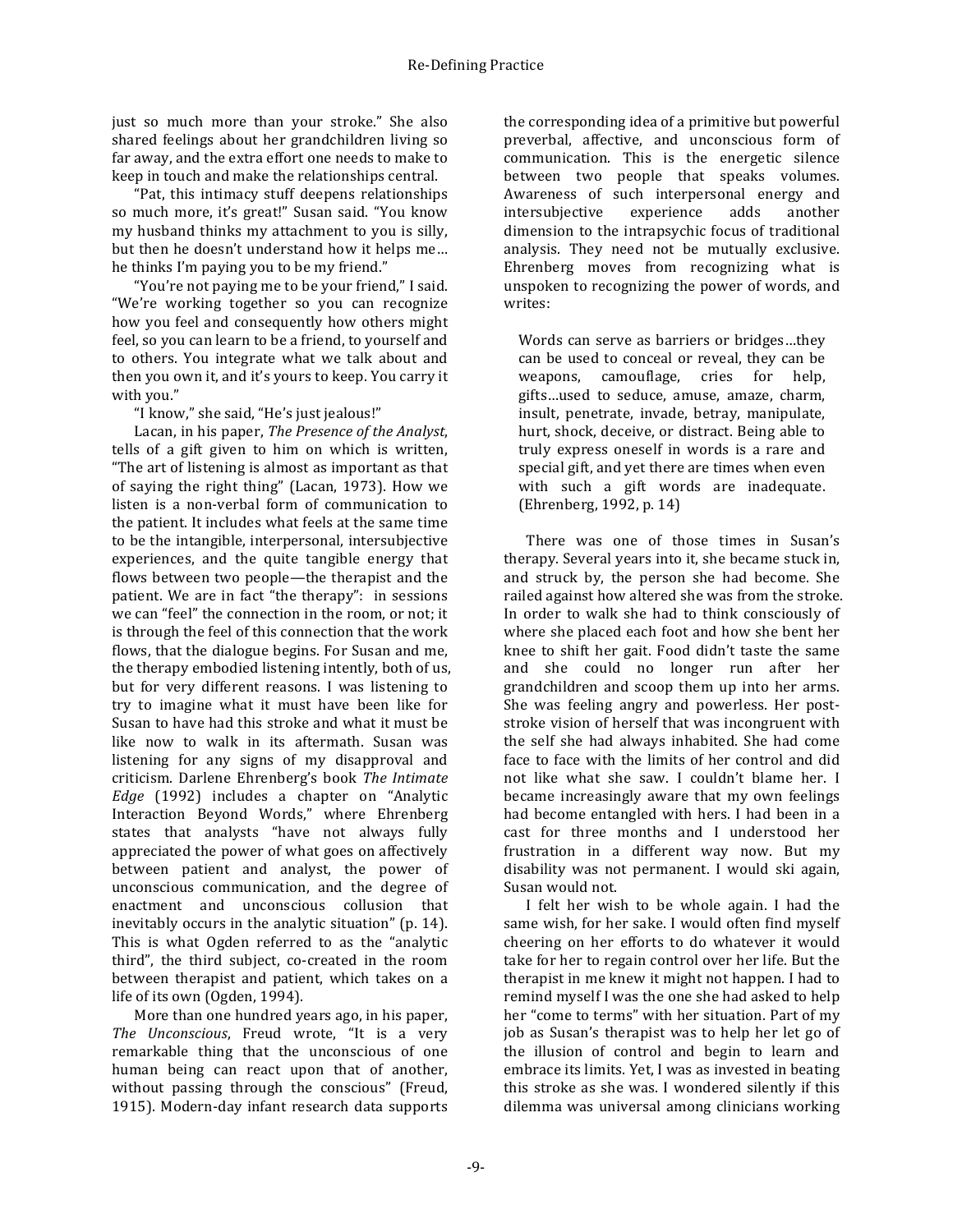with injury, illness, disability, trauma, or terminal disease.

Susan hated being helpless. During one very moving session she recalled her days on the kitchen floor immediately after the stroke. She remembered being desperately thirsty and trying everything to get her paralyzed muscles to move so she could get to some water, but nothing worked; moments when she was lucid and others when she either lost consciousness or fell asleep from exhaustion—the frustration and defenselessness nearly drove her mad. She interrupted her monologue about those days to assure me that she would never be caught this helpless again.

"I know how to get up now," Susan said. "My brother-in-law showed me when he visited. We got down on the floor and figured it out just in case it happens again. Look, here's what you do!" With pride and glee she shimmied to the floor of my office to show me what she had learned. She did this with great abandon and without any visible signs of self-consciousness. I, on the other hand, was a bit nervous, but not because I worried that she wouldn't be able to lift herself up. For that I had complete faith. Her belief in herself had convinced me. It was more the idea that I had a patient on my floor. I sat in amazement as this sixty-eight year old mother of two, grandmother of three, crawled on her knees in my office and then hoisted herself back into the chair. She grinned with satisfaction; I did too. No words passed between us. Any attempt to describe our profound connection at that moment would never have captured the feeling.

The determination Susan showed in the office that day permeated every aspect of her life, to a fault however. Her family began to complain that she was obsessing about treatments and spending all her time researching clinical trials for stroke patients. In an email she shared with me, her younger son writes,

Mom, Congratulations! You made it to retirement! You had a wonderful, meaningful, rewarding career, something that you should be and are proud of. A debilitating stoke was not how you planned to cross the threshold into your golden years. And the question of how you are going to spend your retirement has been answered, by striving to recover from your stroke. You've done an impressive job of finding therapy options for yourself when most people would've given up long ago. Your drive and persistence is inspiring, but

how much do you want this to define your life after career. I wonder if you realize how many of your tools to recovery currently rest unused in your own hands.

Susan was proud of her son for writing this and for being so personal with her, yet in her mind rehab was her new full time job. She began to secretly feel that perhaps retirement had its advantages. She felt her stress level reduce as she volunteered for every appropriate clinical trial to advance the rehab of her arm and leg. She had shots of Botox into her arm to relax her fingers and give them more flexibility. She experimented with different devices—robotic, orthotic, and bionic—and with braces to aid her weakened muscles and to strengthen her leg so she could someday enjoy walks again with her husband. She had a yoga therapist come to her home twice a week to stretch her and work on balance, an acupuncturist to loosen her rigid arm, and a sex therapist to teach her techniques to restore her sexual pleasure following nerve damage from the stroke. She read articles on the consequences of stroke in nursing journals, brain and language journals, and every stroke journal she could find. She copied many of them for me, urging me to join with her and her wish to get back to "normal." I read most of what she gave me, realizing that it was giving her some sense of power in the face of her feeling she could control so little.

An examination of many of the articles she brought in around the effects of stroke led me to see that Susan often focused on the hopeproducing parts and disregarded the rest. This is where treating grief toward acceptance requires sensitive navigation. As therapists, we walk a balancing act between hope and realism, trying to determine what actually needs to be grieved, and when and where to abandon hope for recovery.

"I'm going to the University for another evaluation," Susan said. "I don't want to stay like this for the rest of my life. I need gait. I'm spastic in my muscles."

"So you're hoping that someone will know how to help with this, to know whether these muscles have been damaged to the point where the can no longer cooperate."

"This wouldn't be the case if I hadn't stayed at that first hospital," Susan said. "When I finally transferred to the Rehab hospital they called me Wonder Woman. Did I ever tell you that? They didn't believe that I'd be able to walk with the orthotic. If rehab had been started earlier I'd be walking better now. Where was my family? Why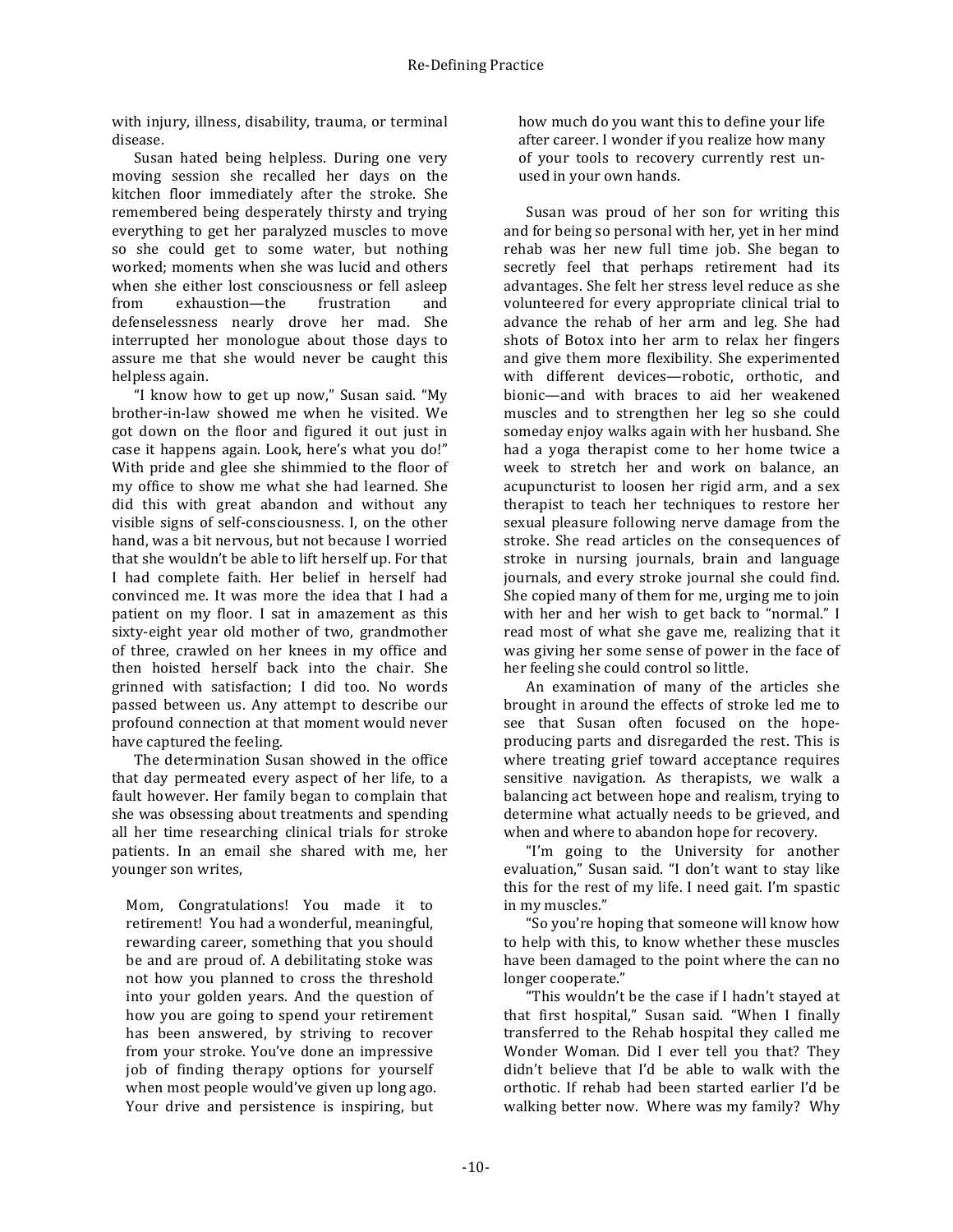didn't they advocate for me? Why didn't they have me transferred sooner to a real Rehab hospital? Why do I have to figure this all out for myself? Why five years later am I travelling to Philadelphia for treatments I should've gotten years ago that probably won't work now? It's all too late."

Here was the grief for time gone by, for treatments not started promptly, for her aloneness with her injuries. She was right to be angry, but ultimately the anger would have to transform into acceptance, not resignation. Here is where the transference, the new experience of the attachment with the therapist, can fuel resilience, can act as an insurance policy against depression.

"You don't have to like any of this Susan," I said. "But you have to try to accept that this has happened and that people may have made errors in your treatment."

"I know, I know, Pat," Susan said. "When I get really frustrated there is part of me that knows I'm lucky I survived at all, but still, I'm mad at myself. Others can accept because their injuries are permanent. I can accept things that are permanent but not things I still have hope for. Did I tell you about a new device called a bionic leg? It's a robot I can attach to my leg, to my tibia, it's in a trial, and I'm being fitted for it next week."

Here it was, side by side, the frustration and the compensatory hope that followed it. The anger was more than she normally allowed herself. Usually it translated into self-blame. She ventured into the grief waters and often quickly pulled herself back, no doubt fearful of drowning in an the abyss she couldn't escape from. But each time we met she ventured a bit farther before pulling back.

In the following session, two days later, Susan returned with our discussion clearly still on her mind.

"Pat, you asked me at one point why I think my leg can be helped. I'm not giving up yet. I still have avenues to explore. I think I just haven't found the effective therapy. I know people whose gait has been helped."

"I know this is a full time job for you," I said.

"You're probably wondering why I can accept my arm but not my leg. I've thought a lot about this since our discussion. My mom didn't drive so I walked everywhere or rode my bike. Walking has always been a big part of my life, of our lives with the children. We hiked and walked everywhere. My arm will never get better so I want to concentrate on my walking. Besides I hate how I look when I walk. I look weird. I look like I'm drunk."

So much was attached to Susan's desire to walk properly. It was not only the obvious wish to appear normal and to walk more quickly, she pursued the therapies, clinical trials, and various devices as a way to assert some control and be an active participant in her own care, and also to repair what she felt had been her and her family's earlier passivity.

How easy it was for either of us to get swept up in the excitement of a new treatment or new gadget. I was keenly aware of the animation of my own "hope" each time Susan presented another path to explore, another device to try, another Rehab facility to investigate, and I struggled to balance my own excitement with the understanding that Susan's damage may well be permanent.

Balancing hope with acceptance was our task. I knew Susan would want to cooperate and get on board with a shared goal, but I was well aware that, at times, she was in dogged pursuit of a "cure" and not interested in balance. In this context, Susan's ability to continue to exert control actually influenced the amount of hope she continued to have. Jerome Groopman, in The Anatomy of Hope (2004), connects the capacity for hope with control. Groopman writes, "For many who cannot see hope (their) vision is blurred because they believe they are so completely at the mercy of forces around the" (p.209). He writes about an equilibrium that needs to be established that integrates "the genuine threats and dangers—and doesn't erase emotions like fear and anxiety" (p. 210). This Groopman labels "true hope" and he sees as its companions courage and resilience. He compares it to "false hope" that could easily collapse when the reality intrudes and destroys the illusions it subsists on.

Susan vacillated in sessions. At times she could stay with exploring the limitations the stroke presented. When her awareness of them became too clear or too frightening she retreat to a more left-dominant mode where her rational analytic mind took over and put that awareness in a safer place. This was adaptive for her; it helped to keep at bay the onslaught of thoughts she dreaded. Dread was the dragon in the closet.

Even as Susan poured her efforts into her physical recovery she was becoming more intrigued by our work together. We had been at it for nearly four years at this point. She tentatively became more personal and intimate, often looking away from me with a mixed anxious grin of embarrassment and delight.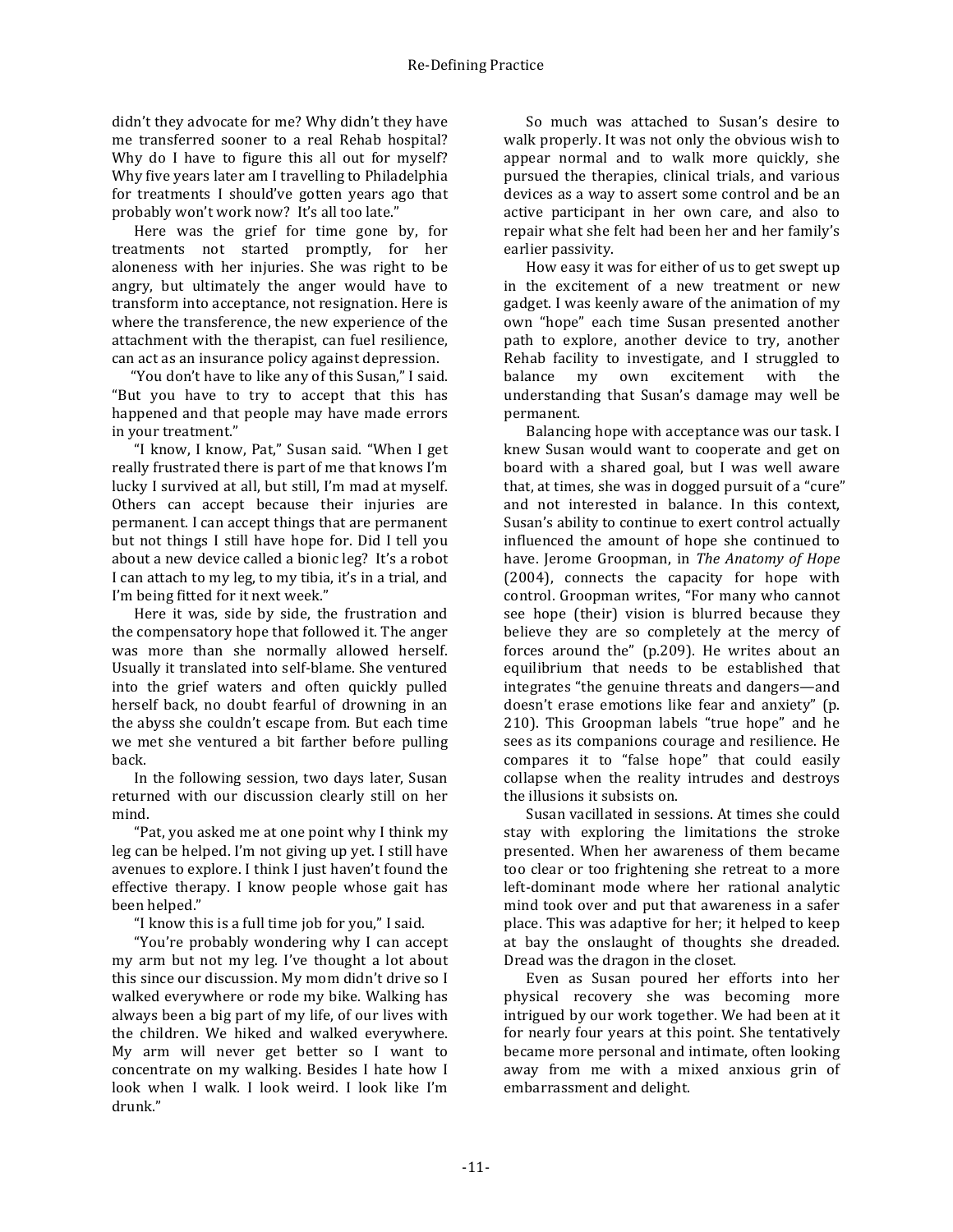"One of these days I'll come in here without this silly grin on my face," she said. "You're not retiring anytime soon, are you Pat?"

Laughing with me, she continued: "You know I think my friends in Florida were shocked that I spoke about my stroke. They said they find me much more verbally expressive now than they ever remember. I attributed that to the work we do in here. Now I think I've learned how to be a friend, a real friend, even though sometimes it feels uncomfortable to feel that close."

I held a steady position of encouragement, all the while reassuring her that her discomfort was understandable, navigating the foreign territory of feelings. She often commented on how unfamiliar it was to be this open with someone. She trusted the doctor who had referred her and transferred that trust onto me.

The assault of the stroke was her primary concern, but no longer her one and only. We began to look at her relationship with her husband, her connections to her sons and grandchildren, and to the people she had referred to as friends. Nothing seemed to make sense to her anymore. Her previously dominant analytic mode suddenly took a back seat to the flooding by her right hemisphere emotions. She was inundated with desires she didn't understand or recognize. She wanted a closeness, an attachment and words of love from her husband that had not been part of their marital landscape. The words she wanted from him changed the contract they had operated under for decades. The contract was one of devotion to their family and to one another, though with mutually independent somewhat parallel lives. Their marital harmony was disrupted by a demand from her that frustrated and bewildered him and even more importantly, made him feel inadequate.

Jay was a devoted and loyal husband. He had visited Susan every day the year she spent in the nursing home being rehabilitated from the stroke. He helped her now with her daily exercises, stretches, cooking, and shopping; he did all the driving. But he found himself married to a woman who demanded his attention in ways that baffled him. Meanwhile, she found herself struggling with a dependence on him that upset the very core of her self-concept. I suggested to Susan that we invite him in to discuss these concerns. With a nervous giggle she agreed, eager to plunge even further into the intimacy of our work together.

I thought the opportunity for both of them to voice their concerns about the changes in their marriage would be useful, even necessary, given the circumstances of her stroke and its consequences. We had only one session together. but it was enough to give me a sense of their interaction. He was clearly uncomfortable and, like Susan had been early on, anxious about being personal with a stranger. Whereas her early discomfort had a backdrop of some real interest and excitement, however, a self-conscious curiosity about being personal, he had none. He was formal and straight-backed, wore a perfect bow tie, and looked like he'd rather be almost anywhere other than my office. He was there to cooperate with his wife's request. He did speak openly about how his wife's demands for loving exchanges seemed peculiar to him after forty years of marriage; Susan would intermittently interrupt to correct some minute detail, no doubt channeling her mother.

Having the joint session with her husband engaged Susan's curiosity into becoming even more conscious of feelings she had ignored or discovered had been unavailable to her for decades. She began flooding me with emails between sessions, opening the path for me to suggest meeting more often. Her attachment to me grew and her feelings intensified. She wanted me as her research assistant, her best friend, even her lover.

One day after we had worked together for years, she came in and announced: "I have transference to you!"

Diligent researcher that she was, Susan had been reading about the therapy process. When I reached for her definition of transference she continued, "I'm attached to you. I'm worried about failure but not with you. With you I can practice intimacy. But I don't want to confuse the closeness with sex."

Susan had been leaving sessions eveing me as if there were something more she was wanting from me. "I want to hug you. Often," she said, and then launched without any hesitation into memories about other women long ago with whom she had felt connected and toward whom she had had similar feelings. It had frightened her then that she had thought of them as sexual and she quickly moved away from the friendships. She realized now that those feelings were signs of her having enjoyed those relationships. In our relationship she could discuss the closeness, the gratitude, and the excitement of being able to unearth any and everything she was feeling. Again came a deluge of emails between sessions, all connected to the same theme.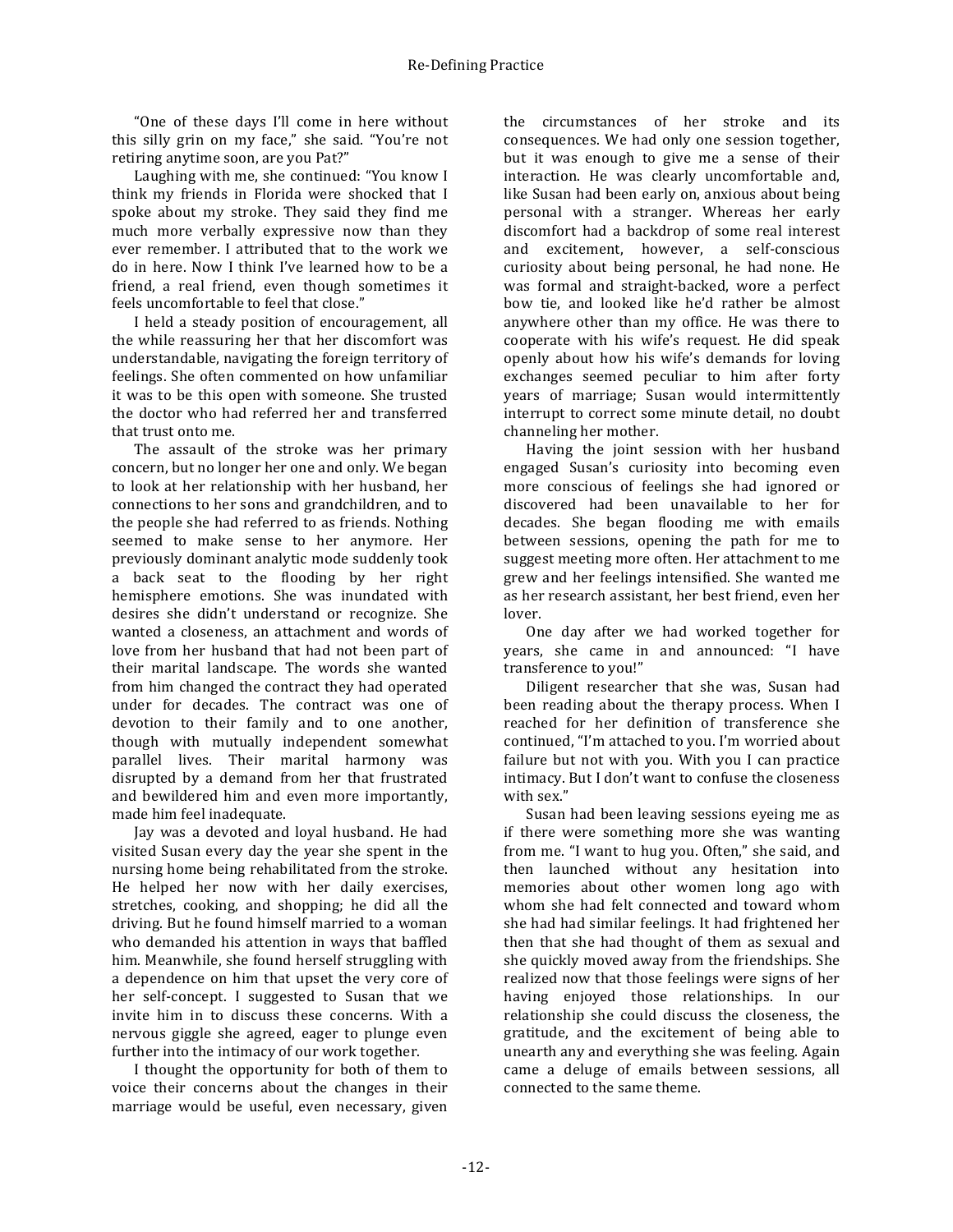I am sending this as an email because I still find it easier to communicate in writing than face-to-face even with you. Why is that? As with my previous emails, no response is expected. I need to learn to deal with people face-to face. We can discuss this when I see you. But here is the anxiety part. If understanding and analyzing transference is the "cure" then why didn't we discuss the role I have transferred to you? Or did we? I think that role is changing over time and I'm not sure what it is right now. Is it too early in my therapy to be discussing this? Human behavior is so complicated! I think I am making progress in some of my behavior and in how I view myself, but maybe you already know this. I think I have now told you everything I was afraid to tell you in the past and nothing awful has happened. I am even smiling as I write this note to you so what we are doing seems to be working. Is part of my cure that I need to believe and accept my emotions rather than relying solely on my rational and rationalizing brain?

Susan was in the throes of a transference that would be the vehicle that would lead us to explore her emotional experiences with others and set the stage for us to move on to the more difficult task of embracing the fact of the stroke. She took advantage of every session, often referring to notes as her agenda. No doubt the notes acted as a shield, a layer between her and the scary places of feelings she continued to need to navigate. Although she still has not fully accepted the limitations the stroke imposed, Susan has been introduced to an emotional expansiveness that is now hers to keep. Her feelings have been elevated to priority status, occasionally even trumping the prospect of a new treatment procedure or clinical trial; her relationships are vital to her well-being. Our relationship, and the intensity of our work together, has been the catalysts for change, for us both.

I realized that the classical model of transference as being intrapsychically generated was not the only experience happening in my office. Susan's subjective world was transforming because together we formed an environment where that world could unfold. My subjective professional world had transformed back when I recognized what had been most helpful to me in my own analyses: transformation was only possible because of the relationship and trust we had built over years. This, together with my own

intrapsychic piece allowed for a transference rich in both objective material and subjective context. Each of my therapists came from a different theoretical background but what they all had in common was a real presence in the room with their patients, and they all projected a sense of caring about getting it right.

I remember years ago railing at my analyst for his silence at the time of my father's unexpected death. I had moved from the couch to sit up because my sobbing was making it difficult to breathe. I lashed out at him: "Why can't you say something comforting! I'm in pain!" I stared at him for what felt like an eternity. He took a deep breath and said, "There just are no words that can capture your grief." He was right. And I never forgot that. Sometimes there are no words, but there is so much more.

### **References**

- Amen, D. G. (1998). Change your Brain Change your Life. New York: Random House.
- Atwood, G. (1979). Faces in a cloud. Lanham Maryland: Rowman and Littlefield Publishers
- Bateson, M. C. (1989). Composing a Life. New York: The Atlantic Monthly Press.
- Bauer, G. P. (1994). Essential papers on transference analysis.
- Becker, E. (1973). The denial of death. New York: Macmillan Publishing. Northvale New Jersey: Jason Aronson, Inc. Benjamin, J. Where's the Gap and what's the difference? The relational view of intersubjectivity, multiple selves and enactments. Contemporary Psychoanalysis, 46, 112-119.
- Bird, B. Notes on Transference. Journal of the American Psychoanalytic Association, 20, 267-301.
- Breckenridge, K. (1995). Physical touch in psychoanalysis: A closet phenomenon? Unpublished manuscript, 2-20.
- Bromberg, P. (2006). Awakening the Dreamer. Mahwah, New Jersey: The Analytic Press.
- Buirski, P., & Haglund, P. (2001). Making sense together. Lanham Maryland: Rowman and Littlefield Publishers.
- Casement, P. (1982). Some pressures on the analyst for physical contact during the reliving of an early trauma. International Rev. Psycho-Anal., 9, 279-286.